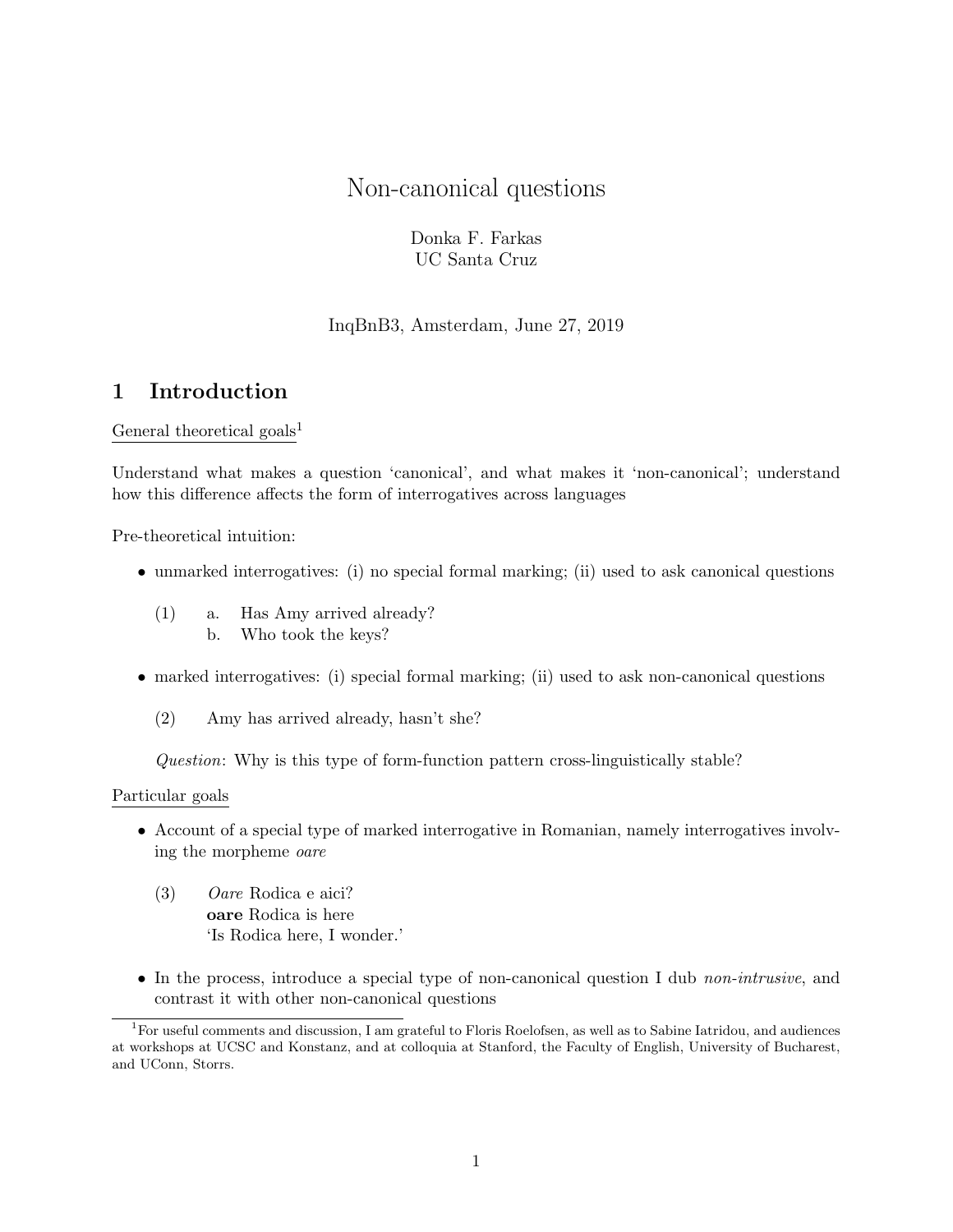Roadmap Section 2: Theoretical assumptions Section 3: Canonical questions Section 4: Non-intrusive questions: oare interrogatives in Romanian Section 5: Conclusion and open issues

## 2 Theoretical assumptions

Theoretical components I assume:

- compositional semantics associates a semantic object to particular sentences and sentence forms
- conventional discourse effects (CDEs) functions from input to output context structures determined by a particular sentence form – see [Condoravdi and Lauer](#page-13-0) [\(2012a\)](#page-13-0), [Condoravdi](#page-13-1) [and Lauer](#page-13-1) [\(2012b\)](#page-13-1), [Farkas and Roelofsen](#page-13-2) [\(2017\)](#page-13-2) among others
- *pragmatics* information associated to speech acts based on reasoning about the context and the aims of participants in the discourse

Key assumption – see [Farkas and Roelofsen](#page-13-2) [\(2017\)](#page-13-2)

- $\bullet$  there are linguistic forms whose conventional contribution targets the CDEs of the sentence in which they occur
- such forms will be called  $d(iscourse)$ -markers here; sentences that involve them are called d(*iscourse*)-marked; those that don't are called d-unmarked

compositional semantics

Inquisitive Semantics notions and notation used below – for details, see [Ciardelli](#page-13-3) *et al.* [\(2013\)](#page-13-3) and [Ciardelli](#page-13-4) et al. [\(2015\)](#page-13-4)

- a *state* is a set of worlds
- the denotation of a sentence (whether interrogative or declarative) is a *proposition*
- a proposition p is a downward closed set of states; (downward closure is not relevant for present purposes and will be ignored below)
- the maximal states in a proposition p will be referred to as *possibilities* in p
- sentences highlight an n-place property; declaratives and polar interrogatives highlight a 0-place property, namely the possibility expressed by their sentence radical; constituent interrogatives highlight an n-place property, where  $n \geq 1$
- highlighted states will be marked by bold-facing below
- if p is a proposition,  $\cup p$  is its *informative content* of p, noted as info(p)
- $\bullet$  a proposition p containing a single possibility s is non-inquisitive
- a proposition p containing more than one possibility such that  $info(p) = W$  is non-informative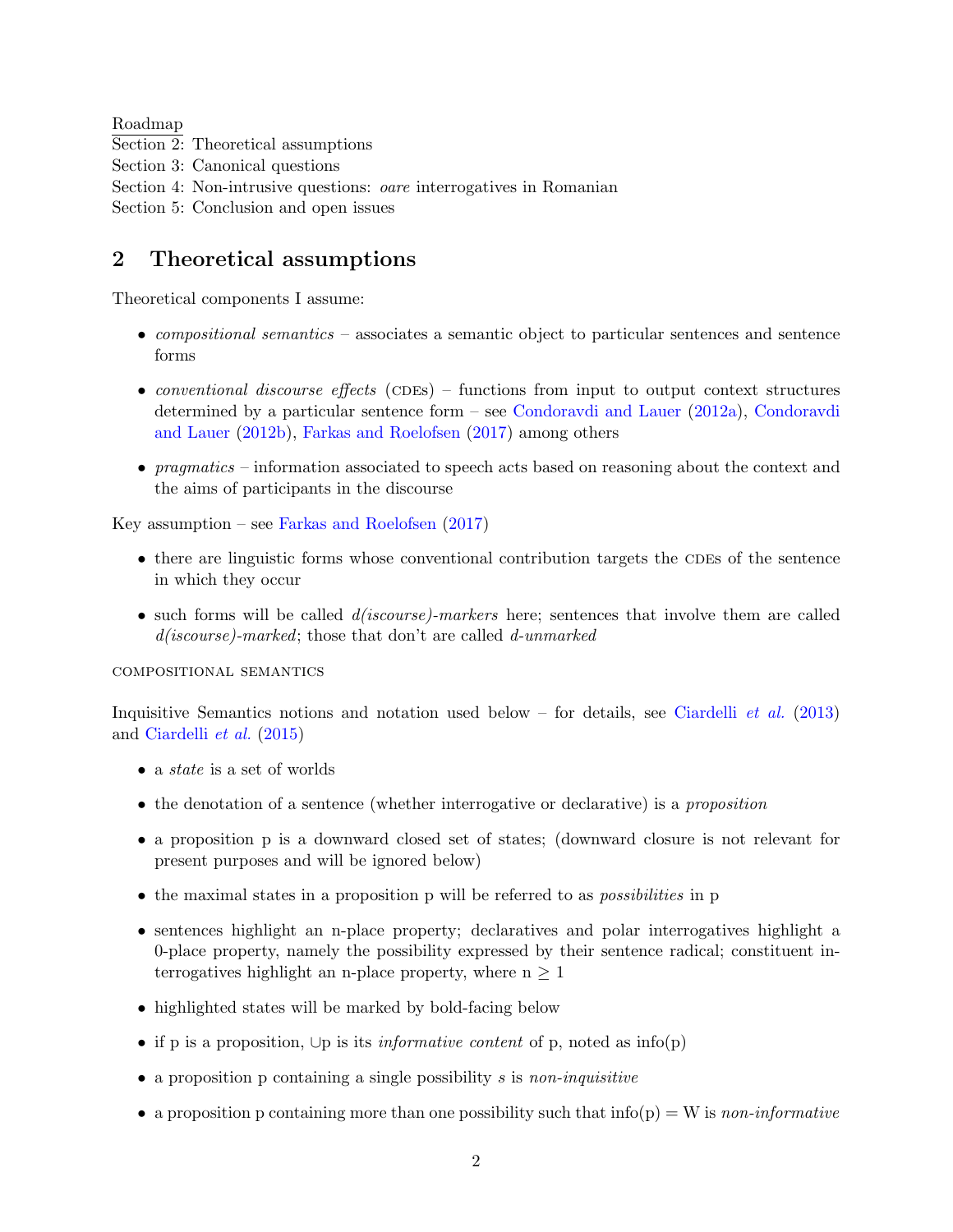Declarative and interrogative sentences – see [Farkas and Roelofsen](#page-13-2) [\(2017\)](#page-13-2) for details

- $\bullet$  declaratives involve a DEC operator that results in a non-inquisitive denotation; such a sentence denotes a proposition containing a single highlighted possibility contributed by its sentence radical
	- (4) a. Mona arrived. b.  $\{\{\mathbf w: \text{ Mona arrived in } \mathbf w\}\}\$
- interrogatives involve an INT operator that results in a non-informative denotation
	- (5) a. Did Mona arrive?
		- b.  $\{\{\mathbf{w}: \mathbf{Mona} \text{ arrived in } \mathbf{w}\}, \{\mathbf{w}: \mathbf{Mona} \text{ did not arrive in } \mathbf{w}\}\}\$
	- (6) a. Who arrived?
		- b. {{w: only Mona arrived in w}, {w: only Gail arrived in w}, {w: Mona and Gail arrived in  $w\}$ ?
- <span id="page-2-1"></span>• [\(6-a\)](#page-2-1) highlights the property  $\lambda x$ . x arrived

Sentence typology based on the structure of the proposition expressed and whether a state is highlighted or not – see [Theiler](#page-13-5)  $(2019)$ , p. 11:

|                            | non-inquisitive | non-informative | highlighted state |
|----------------------------|-----------------|-----------------|-------------------|
| declaratives               |                 |                 |                   |
| polar interrogatives       |                 |                 |                   |
| constituent interrogatives |                 |                 |                   |

#### context structures

A structure K with at least the following components:

- 1. A set of discourse participants Part
- 2. For every discourse participant  $X \in Part$ ,  $DC_X$  is a list of states, called the *discourse com*mitments of X; if a state s is in  $DC_X$ , X is publicly committed to  $w_a \in s$  – see [Gunlogson](#page-13-6) [\(2001\)](#page-13-6)
- 3. A stack of propositions called the Table component where matters that are at issue are entered; this is the locus of QUDs
- 4. The projected set (ps): set of projected  $DC_{Ad}$  lists see Meriçli [\(2016\)](#page-13-7); these specify the set of canonical future Addressee reactions

<span id="page-2-0"></span><sup>&</sup>lt;sup>2</sup>I assume an exhaustive interpretation of the interrogative, and a context that reduces the relevant domain to just Mona and Gail. I assume that constituent interrogatives have an existential presupposition. This assumption plays no role in what follows.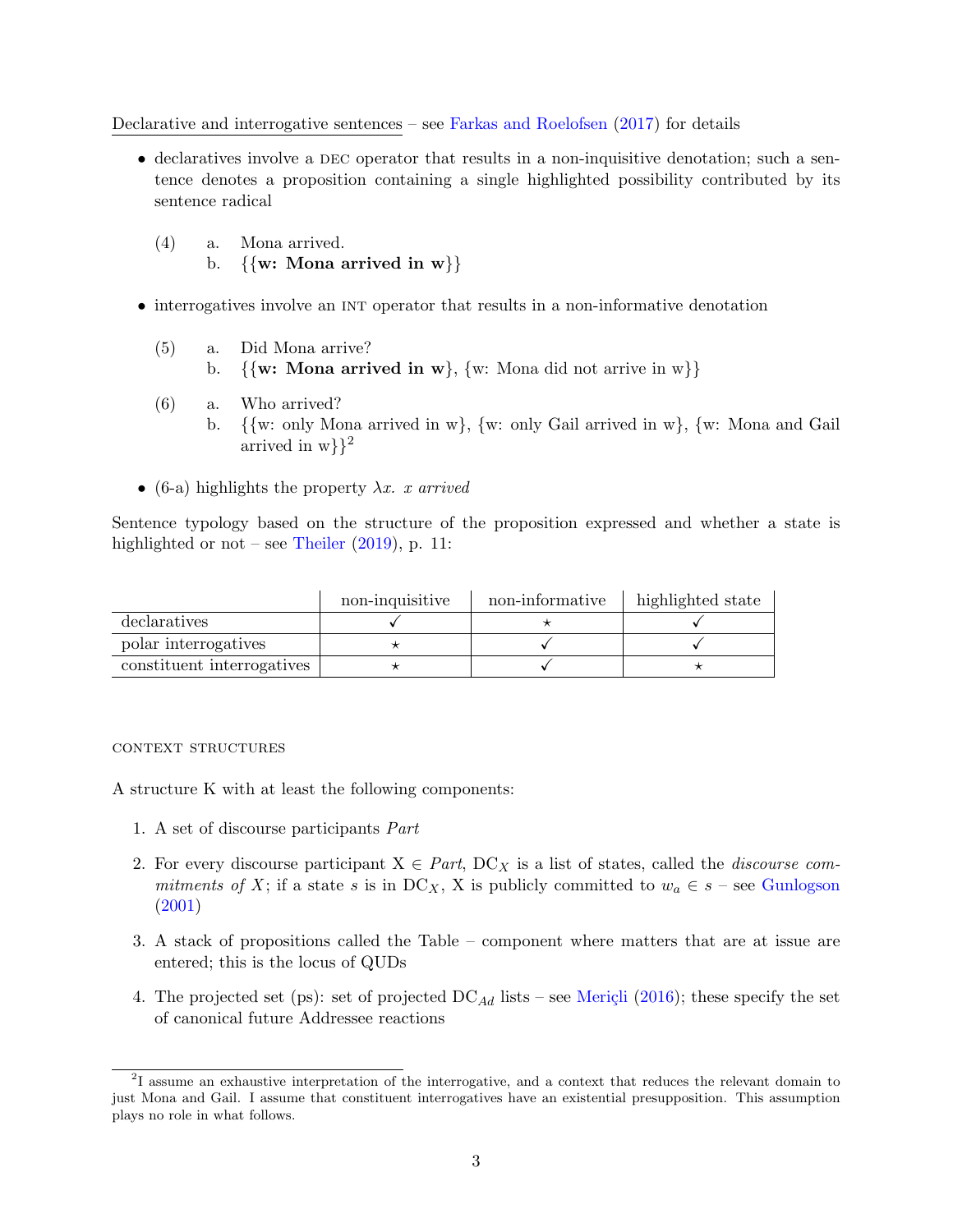Derived components:

- the Stalnakerean notion of cg: set of states containing background assumptions as well all the states s such that for every  $X \in Part, s \in DC<sub>X</sub>$
- the Stalnakerean notion of cs: ∩cg

conventional discourse effects (cdes)

- Specify how a sentence of a particular form affects the input context structure relative to which it is uttered
- Formally, functions from  $\langle S, p, K_i \rangle$  to  $K_o$  where
	- S is a sentence
	- p is the proposition expressed by S
	- $-$  K<sub>i</sub> is the input context structure, and K<sub>o</sub> is the output context structure
- CDEs are characterized here by listing the changes from  $K_i$  to  $K_o$

Distinction between basic and special CDEs [\(Farkas and Roelofsen,](#page-13-2) [2017\)](#page-13-2)

- basic CDEs: determined solely by the semantic content of the sentence
- special CDEs: added by d-markers
- special CDEs apply to the output of basic CDEs and
	- further change the context structure monotonically
	- override default settings
	- add input context conditions (presuppositions, felicity conditions)

#### Merging the Assertion and Question speech act operators

- interrogative and declarative sentences have different semantics
- their basic CDE is determined by applying the same basic CDE function to their differing semantic content

Basic CDE of uttering a sentence S with propositional content p:

(7) Basic CDE:  $K_i + S$ 

- $1.DC_{Sp,o} = DC_{Sp,i} \oplus \text{info}(p) \text{info}(p)$  is added to  $DC_{Sp,i}$ ; the Speaker is committed to  $w_a \in \text{info}(p)$
- 2.Table<sub>o</sub> = Table<sub>i</sub>• p p is pushed on the top of the stack on the Table; the Speaker raises the issue of which  $s \in p$  is such that  $w_a \in s$
- $3.\text{ps}_o = \text{ps}_i \oplus \text{p} \text{ps}_o$  is created by adding each possibility  $s \in \text{p}$  to each  $\text{DC}_{Ad}$  in the input  $ps_i$ ; the elements of  $ps_o$ ; future Addressee commitment lists computed by adding each  $s \in \mathfrak{p}$  to each element of  $ps_i$

The symbol ⊕ is a function

- from a set of states D and a state s to  $D \oplus s = D \cup \{s\}$  (s is added as an element to D)
- from a list of sets of states Π and a proposition p to a new set of states  $\Pi \oplus p = \{P \oplus s | P$  $\in \Pi, s \in \mathfrak{p}$ , where s is a possibility in p (each possibility  $s \in \mathfrak{p}$  is added to each element of Π)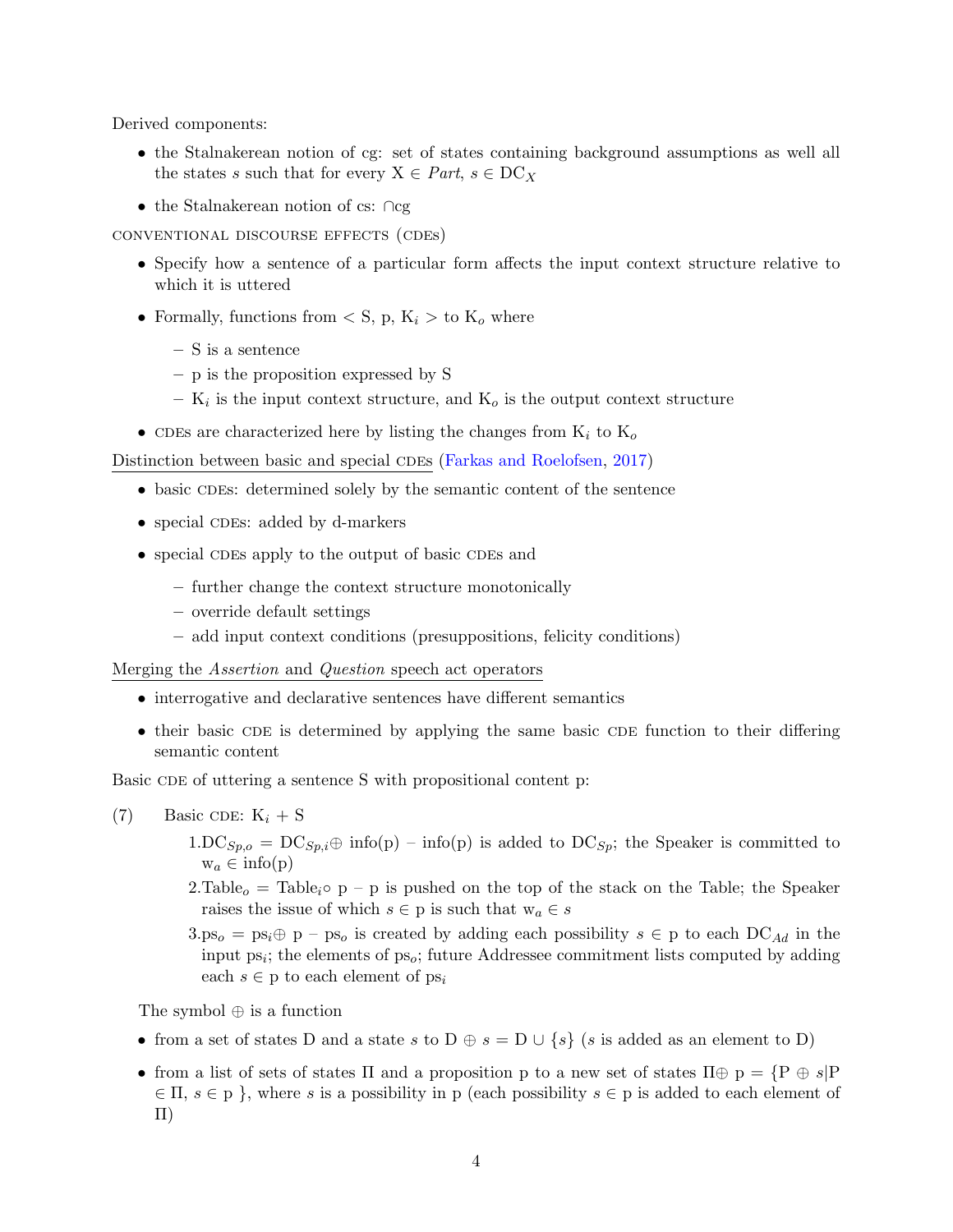## 3 Canonical questions

A canonical question act: uttering a d-unmarked interrogative sentence  $S_{INT}$  expressing a proposition p

D-unmarked interrogatives:

- have non-informative semantics
- are associated with the basic CDEs determined by their semantics alone

 $(8)$  K<sub>i</sub> + S<sub>INT</sub>  $1.DC_{Sp,o} = DC_{Sp,i} \oplus \text{info}(p) -$  the Speaker makes a trivial commitment  $2.\text{Table}_o = \text{Table}_i \circ p$  $3.p_{5o} = ps_i \oplus p -$  since p contains more than one possibility, a set of future DC<sub>Ad</sub> are projected, one for each possibility  $s \in p$ 

<span id="page-4-0"></span>A simple example:

(9) a. Did Mona arrive? b.  $p = \{s, \overline{s}\}\)$ 

CDES of  $(9)$ :

$$
(10) \qquad \mathbf{K}_i + (9)
$$

- 1. DC $S_{p,q} = \text{DC}_{S_p,i} \oplus \text{info}(p)$
- 2. Table<sub>o</sub> = Table<sub>i</sub> $\circ$  p
- 3.  $ps_o = \{DC_{Ad,i} \oplus s, DC_{Ad,i} \oplus \overline{s}\}$

By uttering a d-unmarked interrogative, the Speaker

- makes a trivial commitment
- steers the conversation towards multiple futures, one for each possibility  $s \in \mathfrak{p}$
- the elements of the ps<sub>o</sub>: those future  $DC_{Ad}$  lists that result after the Addressee commits to each possibility in the denotation of the interrogative

### Default pragmatic assumptions characterizing canonical questions

Question: Why would a rational agent perform a speech act with the effects in (10)? Answer: Assuming that conversational information gain is the default engine driving the conversational exchange:

- (11) Some of the default pragmatic assumptions accompanying a canonical question
	- 1. Speaker ignorance: the Speaker doesn't know which  $s \in p$  is such that  $w_a \in s$ ; this is so because if she did, the most efficient way of achieving information increase would be for her to provide this information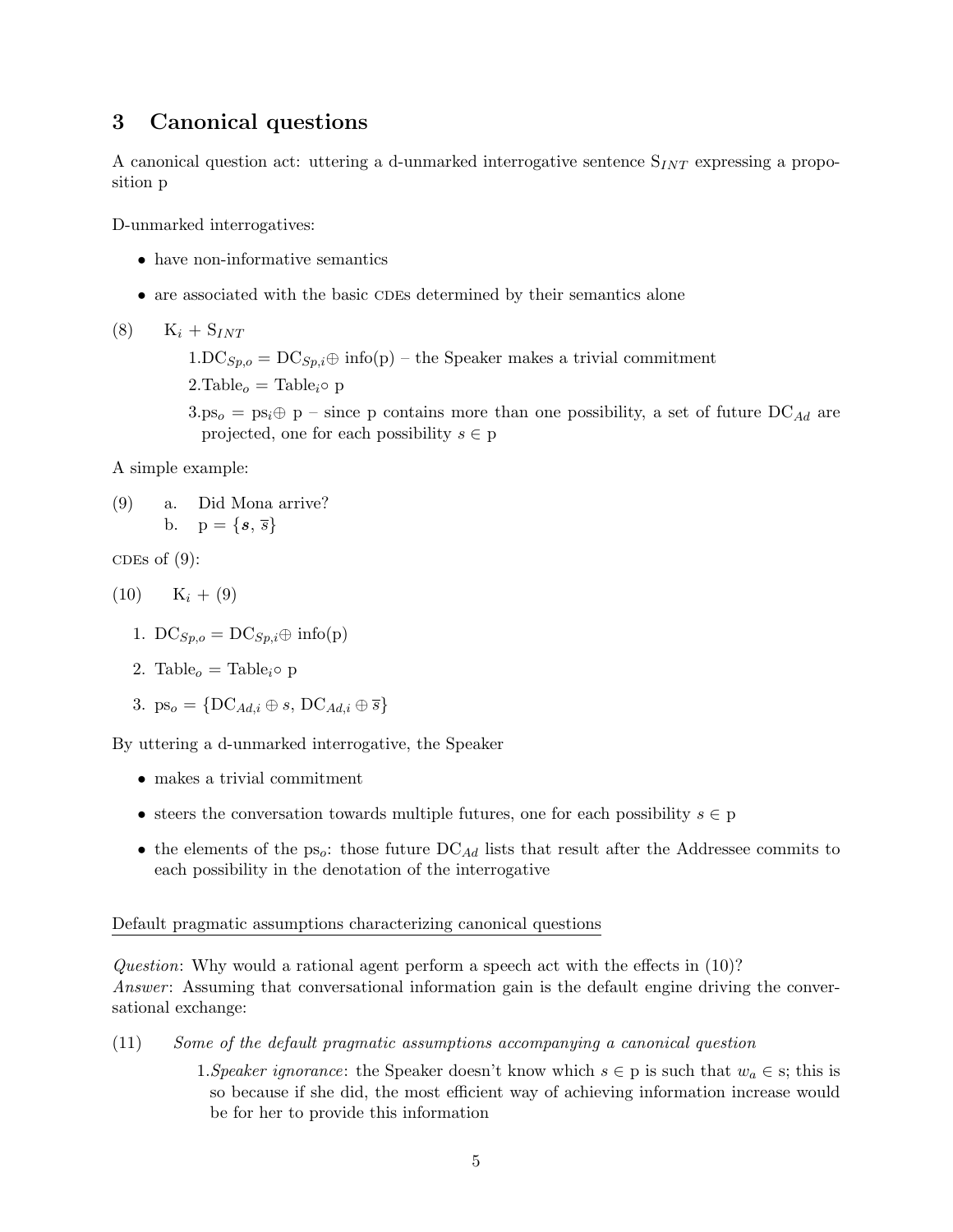- 2.Addressee competence: the Speaker assumes the Addressee knows the answer to the question (the Addressee's epistemic state allows her to commit to that  $s \in p$  which is such that  $w_a \in s$ ; this is so because the Speaker steers the conversation towards canonical futures in which the Addressee resolves the issue
- 3.Addressee compliance: the Speaker assumes that the Addressee will resolve the question (she will commit to the 'true' possibility in p); this is so because the Speaker presents herself as assuming that one of the canonical conversation futures her move projects will in fact be reached, and that the Addressee is cooperative

### Canonical question

- ignorant Speaker requests information from an Addressee assumed to be knowledgeable and cooperative
- $\bullet$  these properties follow from the basic CDE of interrogatives

Canonical questions put the Addressee on the spot:

- to comply with a canonical question, the Addressee has to provide information that is typically novel
- the Speaker makes a non-trivial assumption about the doxastic state of the Addressee; she assumes the Addressee has more information than the Speaker has relative to which possibility  $s \in \mathfrak{p}$  is such that  $w_a \in s$

Predictions made by the general approach adopted

- D-unmarked interrogatives
	- other things being equal, they can be used to ask canonical questions because they are associated only with the basic CDES
	- the use of d-unmarked interrogatives is not limited to canonical questions: default pragmatic assumptions can be overridden
- D-marked interrogatives
	- $-$  mark further CDEs that may signal departures from default pragmatic assumptions accompanying canonical questions

In particular, d-marked interrogatives may signal

- the weakening of the Addressee compliance effect of canonical questions (non-intrusive questions)
- the weakening of the Speaker ignorance assumption (biased questions)
- the weakening of the Addressee competence assumption (tentative questions)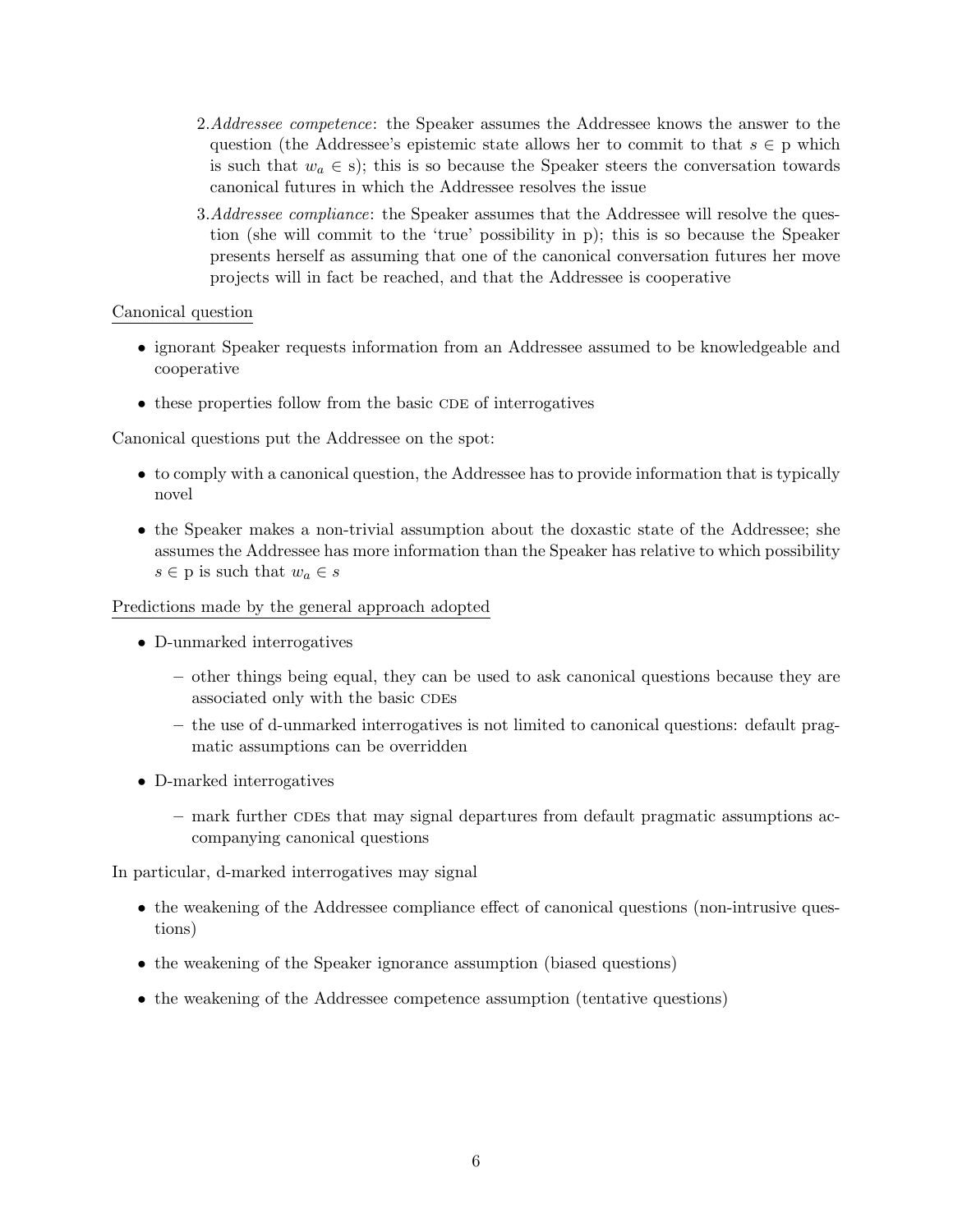## 4 Non-intrusive questions: oare-interrogatives in Romanian

## Basic relevant facts of Romanian

- polar interrogatives: presence of INT marked primarily by intonation ↑
- constituent interrogatives: presence of INT marked by fronted interrogative pronoun
- presence of DEC marked by falling intonation  $\downarrow$

(12) a. Rodica e aici.  $\downarrow$ 

- 'Rodica is here.' b. Rodica e aici? ↑
- 'Is Rodica here?'
- c. Cine e aici? 'Who is here?'

## The morpheme oare

- found in polar and constituent interrogatives, but not in declaratives; closest English equiva-lent: interrogatives with postposed/preposed I wonder<sup>[3](#page-6-0)</sup>
	- (13) a. \*Oare Rodica e aici. oare Rodica is here
		- b. Oare Rodica e aici? oare Rodica is here' 'Is Rodica here, I wonder.' c. Oare pe cine a invitat Rodica?
		- oare who.Acc has invited Rodica 'Who has Rodica invited, I wonder.'
- oare (sometimes in its abbreviate form  $or$ ): used elsewhere to signal some version of free choice:
	- $(14)$  a. *oare-care* oare - what 'any' in pejorative use (any old) b. oricine/orice or-who/what 'anybody/anything'

The contribution of oare in interrogatives

- oare-interrogatives are like simple interrogatives in that the Speaker raises an issue and thereby signals she wishes to have it resolved
- *oare*-interrogatives are **unlike** simple interrogatives in that the Speaker signals that she does not wish to put the Addressee on the spot for providing the answer

<span id="page-6-0"></span> $3$ Oare cannot occur in imperatives either, an issue that is beyond the scope of this talk. See [Hill](#page-13-8) [\(2002\)](#page-13-8) for the claim that oare is a complementizer.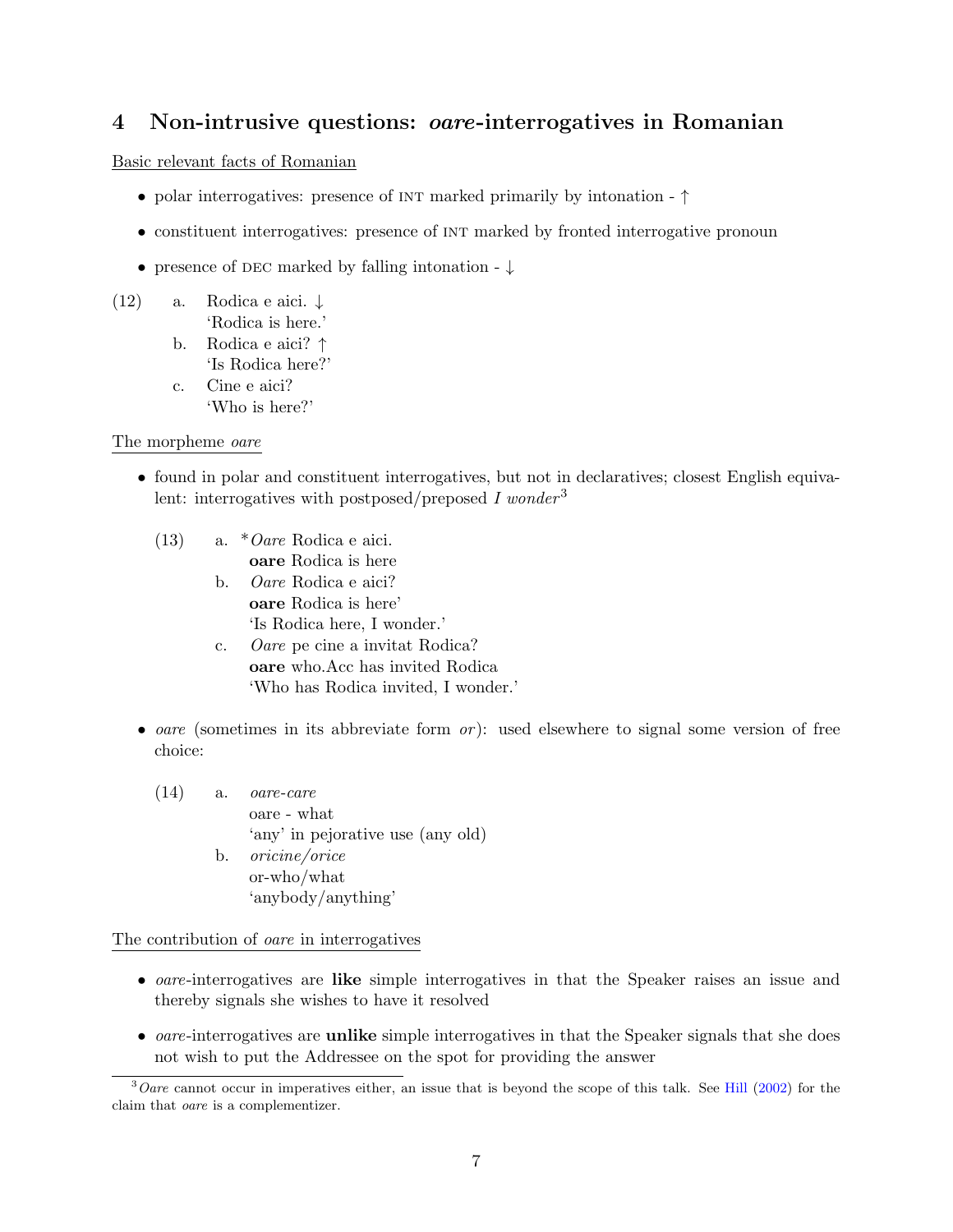Oare interrogatives are infelicitous in contexts in which the Addressee is assumed to answer the question:

- <span id="page-7-2"></span>(15) policeman Context: Policeman to driver he stopped  $#Oare$  cu ce viteză ai mers? oare with what speed have.II gone 'What was your speed, I wonder.'
- <span id="page-7-3"></span> $(16)$  TEACHER context: Teacher to pupil  $#Oare$  ce ai avut pentru azi? oare what you-have for today 'What is your lesson for today, I wonder.'

Suggestion in [Farkas and Bruce](#page-13-9) [\(2010\)](#page-13-9): oare interrogatives allow for canonical futures in which the Addressee does not resolve the issue.[4](#page-7-0)

Implementation under current assumptions:

- $\bullet$  oare is a d-marker: it contributes a special CDE over and above the basic effect contributed by the semantics of the interrogative:
- $(17)$  CDE of *oare*:
	- 1. Applies to the result of the basic CDE applied to the input context
	- 2. Change it triggers:  $ps_o = ps_i \oplus DC_{Ad,i} \oplus info(p)$

The addition to  $ps<sub>o</sub>$  triggered by the presence of *oare*: the weakest possible Addressee commitment relative to p

• given the non-informative nature of p, the commitment is trivial

Oare-interrogatives vs. unmarked interrogatives

- unmarked interrogatives and oare interrogatives have the same semantics; therefore
- $\bullet$  their CDEs overlap in that both involve the same basic CDE
- oare-interrogatives have an extra element in  $ps_o$ , namely  $DC_{Ad,i} \oplus \text{info}(p)$ , which in this case adds a trivial commitment to  $DC_{Ad,i}$

#### Connection with free choice

 $\bullet$  *oare*-interrogatives widen the range of projected futures, leaving the Addressee a wider choice of canonical moves

#### Example: unmarked PI vs. oare PI

<span id="page-7-1"></span>• Unmarked polar interrogative:

(18) Rodica e aici? 'Is Rodica here?'

<span id="page-7-0"></span><sup>&</sup>lt;sup>4</sup>See [Giurgea](#page-13-10) [\(2018\)](#page-13-10) for a view in which *oare* contributes the presupposition that the Addressee is not in a position to know the answer for sure.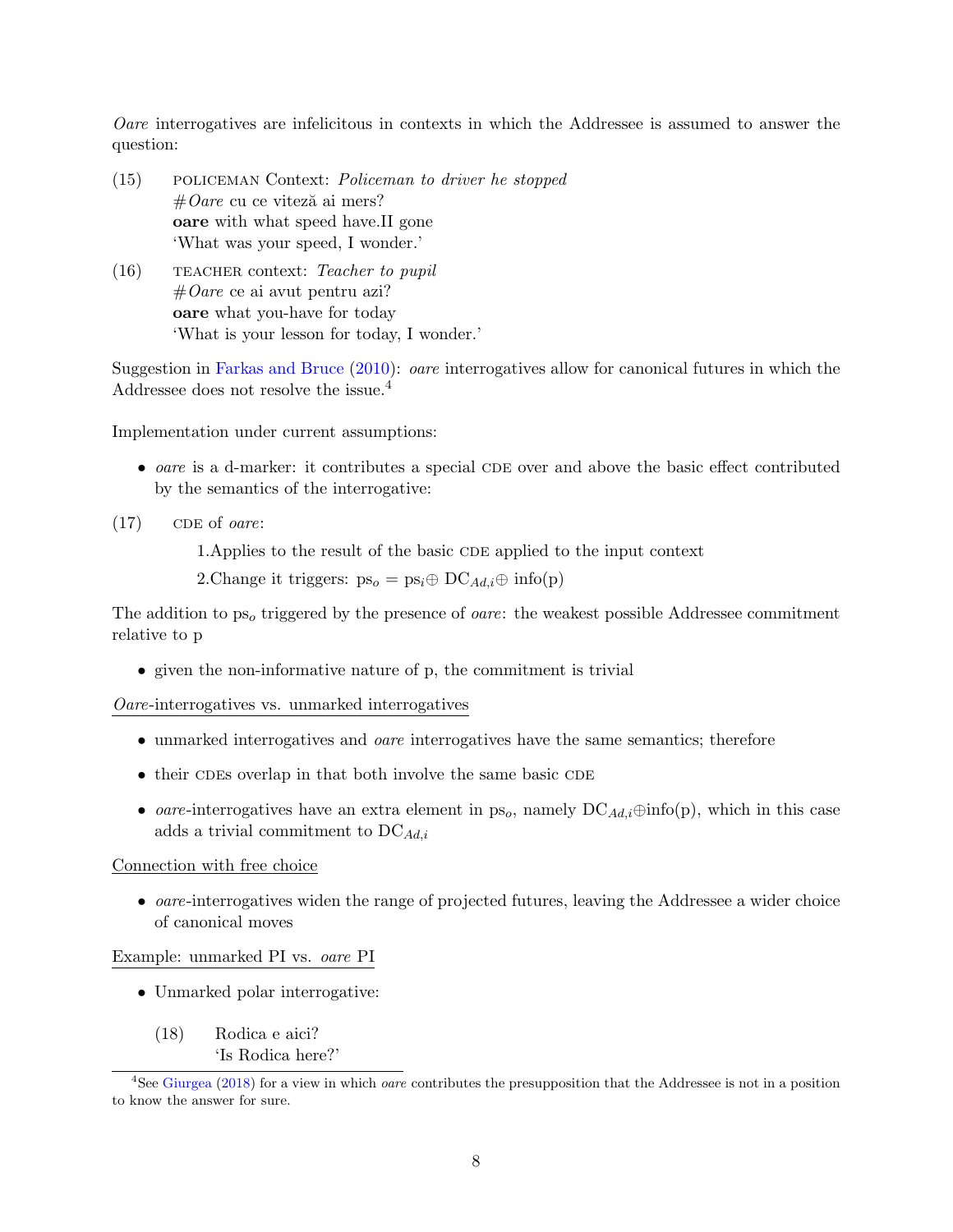s: state in which Rodica is here;  $\overline{s}$ : its complement

- $(19)$  Semantics and CDEs of  $(18)$ 
	- a. Semantics:  $p = \{s, \overline{s}\}\$
	- b. CDE: basic

 $1.DC_{Sp,o} = DC_{Sp,i} \oplus \text{info}(p)$  ( $s \cup \overline{s}$  is added to  $DC_{Sp,i}$ ) 2.Table<sub>o</sub> = Table<sub>i</sub>• p ({ $s, \overline{s}$ } is added to the top of the Table stack)  $3.p_{5o} = \{DC_{Ad,i} \oplus s, DC_{Ad,i} \oplus \overline{s}\}$  (set of Addressee commitments in ps<sub>o</sub> computed by adding each possibility in p to  $DC_{Ad,i}$ )

- <span id="page-8-0"></span>• Polar interrogative marked by *oare*:
	- (20) Oare Rodica e aici? 'Is Rodica here, I wonder.'
	- $(21)$  Semantics and CDEs of  $(20)$  after *oare* applies
		- a. Semantics:  $p = \{s, \overline{s}\}\$
		- b. CDE: basic augmented by the contribution of *oare*

 $1.DC_{Sp,o} = DC_{Sp,i} \oplus \text{info}(p)$  (  $s \cup \overline{s}$  is added to  $DC_{Sp,i}$ ) 2.Table<sub>o</sub> = Table<sub>i</sub>• p ( $\{s, \bar{s}\}$ ) is added to the top of the Table stack)  $3.p_{5o} = \{DC_{Ad,i} \oplus s, DC_{Ad,i} \oplus \overline{s}, DC_{Ad,i} \oplus \text{info}(p)\}\$  (ps<sub>i</sub> is as before except  $DC_{Ad,i} \oplus \text{info}(p)$  is added to it)

The non-canonical nature of oare-interrogatives

- Contribution of *oare* (addition of  $DC_{Ad,i} \oplus \text{info}(p)$  to  $ps_o$ ): weakens the effect of the Addressee compliance assumption of canonical questions
- Canonical futures now include not only ones in which the Addressee resolves the issue just raised, but also a future in which she chooses not to
- The Addressee therefore can comply with an *oare*-interrogative without resolving the issue the Speaker raised, though futures in which she does would be preferable since those involve information increase

Non-intrusive questions

(22) A question is *non-intrusive* iff its CDEs result in  $DC_{Ad,i} \oplus \text{info}(p)$  being a member of ps<sub>o</sub>.

As a result of this special CDE, Addressee compliance no longer requires the Addressee to resolve the issue raised.

Why would the Speaker weaken Addressee compliance in this way?

- because the Speaker does not assume Addressee competence OR
- because the Speaker assumes that the competent Addressee may have reasons not to settle the issue, despite her competence

Possible non-intrusive question markers elsewhere: vajon in Hungarian, acep or acaba in Turkish, pre- or post-posed I wonder in English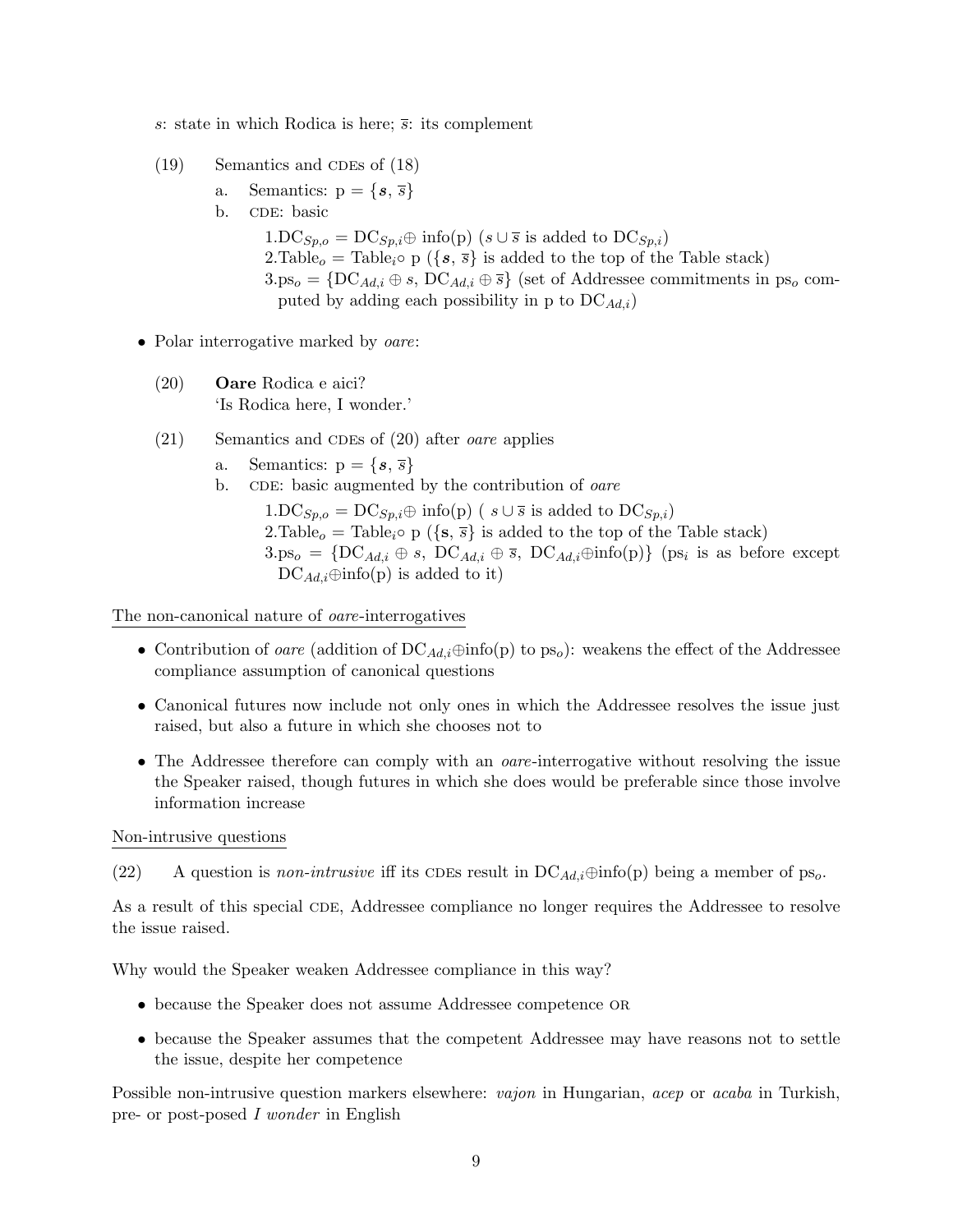### Consequences and predictions

- If a language has an interrogative sentence form that must be interpreted as non-intrusive, it will be d-marked
- Non-intrusive interrogatives will be infelicitous in contexts in which it is assumed that Addressee compliance entails resolving the issue, as in  $(15)$  (POLICEMAN case) and  $(16)$  (TEACHER case)
- They raise an issue and therefore the Speaker is seen as wishing to have it resolved; if she didn't, she could have remained silent.
- They are predicted to be appropriate in contexts in which Addressee competence is presupposed
	- In such contexts, they signal that the Speaker does not assume that the Addressee will resolve the issue, despite her competence
	- Therefore, the context should be such as to explain the Speaker's non-intrusiveness
		- ∗ written communications signaling that no immediate answer is expected
		- ∗ Speaker signaling that the Addressee may have reason to withhold the answer
		- ∗ rhetorical questions not expecting an answer)
	- (23) presupposed addressee competence examples
		- a. Oare te mai gândești la mine? 'Are you still thinking of me, I wonder.'
		- b. Oare unde esti? (overheard in Romania as someone was speaking on the phone) 'Where are you, I wonder.'
		- c. Oare mai ai migrene? 'Do you still have migraines, I wonder.'
		- d. Oare invitatul nostru are nevoie de vreo introducere? Bineînteles că nu. 'Does our invited speaker need an introduction? Of course not.'
- They are predicted to be appropriate as 'engaging' questions in contexts where the Speaker signals that she does not assume that resolution will occur in the immediate future of the conversation
	- (24) mathematician Context: Mathematician to a colleague with whom she is working  $Oare$  ecuatia asta are o solutie? 'Does this equation have a solution, I wonder?'
- They are predicted to be questions addressed to the Addressee, rather than mere expressions of a wish to know the answer
	- (25) Context: Maria and Paul are cooking together Maria: Oare e gata supa? 'Is the soup ready, I wonder.' Paul: De ce mă întrebi pe mine? 'Why are you asking me?'
	- (26) Context: Maria and Paul are cooking together Maria: Mă întreb dacă e gata supa. 'I wonder whether the soup is ready.' Paul: #De ce mă întrebi pe mine? 'Why are you asking me?'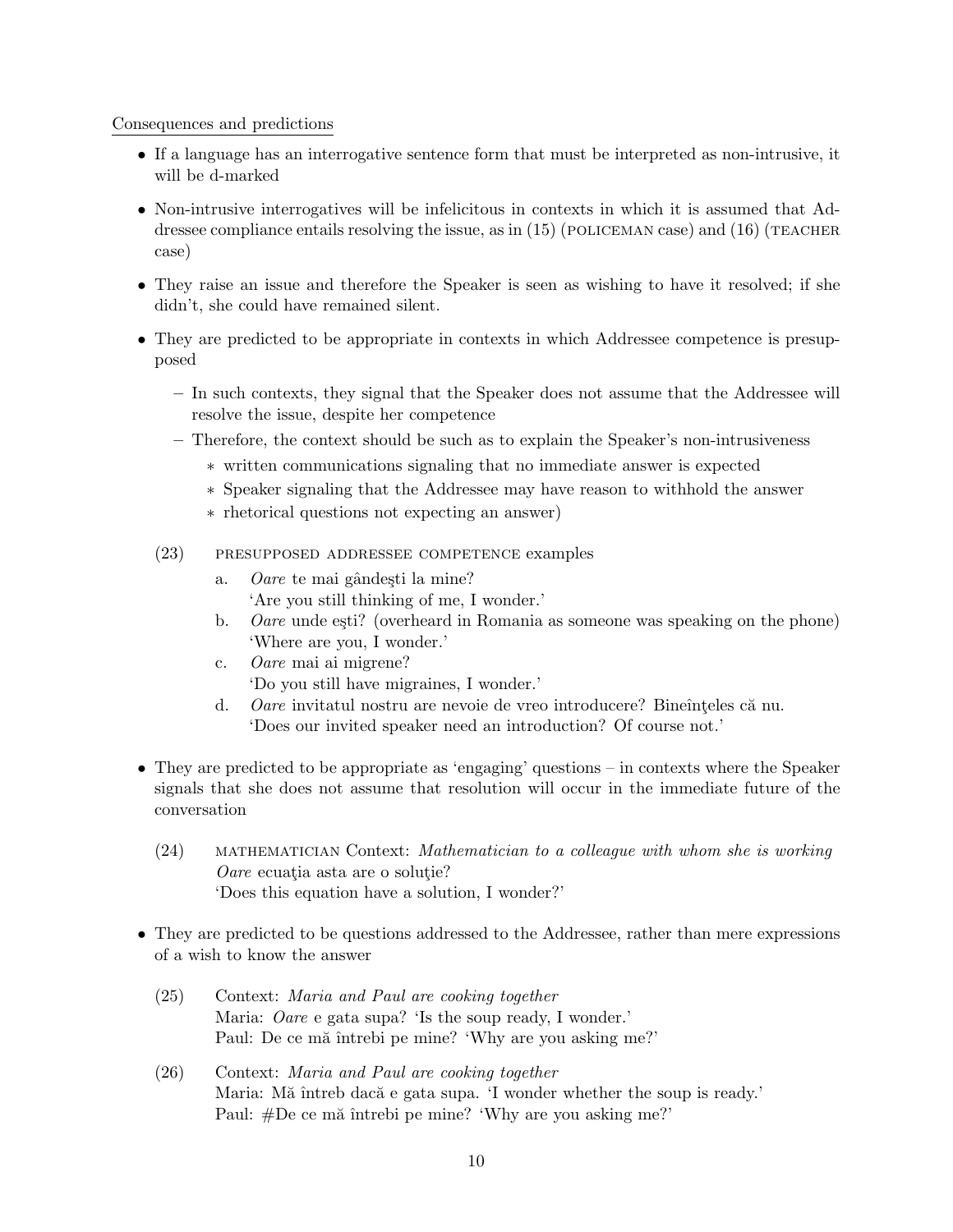- An answer that settles the question raised by a non-intrusive interrogative is predicted to be felicitous
	- (27) Context: Maria and Paul are cooking together Maria: Oare e gata supa? 'Is the soup ready, I wonder.' Paul: Da, tocmai am gustat-o. 'Yes, I've just tasted it.
- Non-intrusive questions are predicted not to be felicitous in contexts where Addressee competence is assumed but there are no grounds to suppose that the Addressee would have any reason not to provide the answer:
	- (28) Context: Paul has just tasted the soup Maria to Paul:  $\#O$ are e gata supa? 'Is the soup ready, I wonder.'

### Upshot on oare

- oare marks an interrogative for being non-intrusive
- its role is to widen  $ps<sub>o</sub>$  to include, besides context states in which the Addressee resolves the issue, a context state in which she does not

### Further properties of oare-interrogatives

Question: Why is oare rogative? Why can't it occur in declaratives? Answer: The reason lies in the difference between the basic CDE of interrogatives vs. that of declaratives:

Interrogatives:

- place an inquisitive proposition on the Table and project canonical states in which the Addressee volunteers information that settles the issue
- adding a non-intrusive marker: allows the Addressee to comply without volunteering such information, either because she doesn't have it or because she doesn't wish to provide it

Declaratives:

- place a non-inquisitive proposition on the Table and commit the Speaker to the unique possibility, s, in this proposition
- in the case of declaratives,  $info(p) = s$
- steer the conversation towards a state in which the Addressee adds s to  $DC_{Ad,i}$ ; in the case of declaratives, this is the same as committing to  $info(p)$

The basic CDE of a declarative sentence S expressing a proposition p containing the possibility  $s$ 

 $(29)$  K<sub>i</sub> + S<sub>DEC</sub>

 $1.DC_{Sp,o} = DC_{Sp,i} \oplus \text{info}(p)$  (since  $\text{info}(p) = s$ , s is added to  $DC_{Sp,i}$  adding a typically non-trivial commitment)

2.Table<sub>o</sub> = Table<sub>i</sub>• p (p is pushed on the top of the Table stack)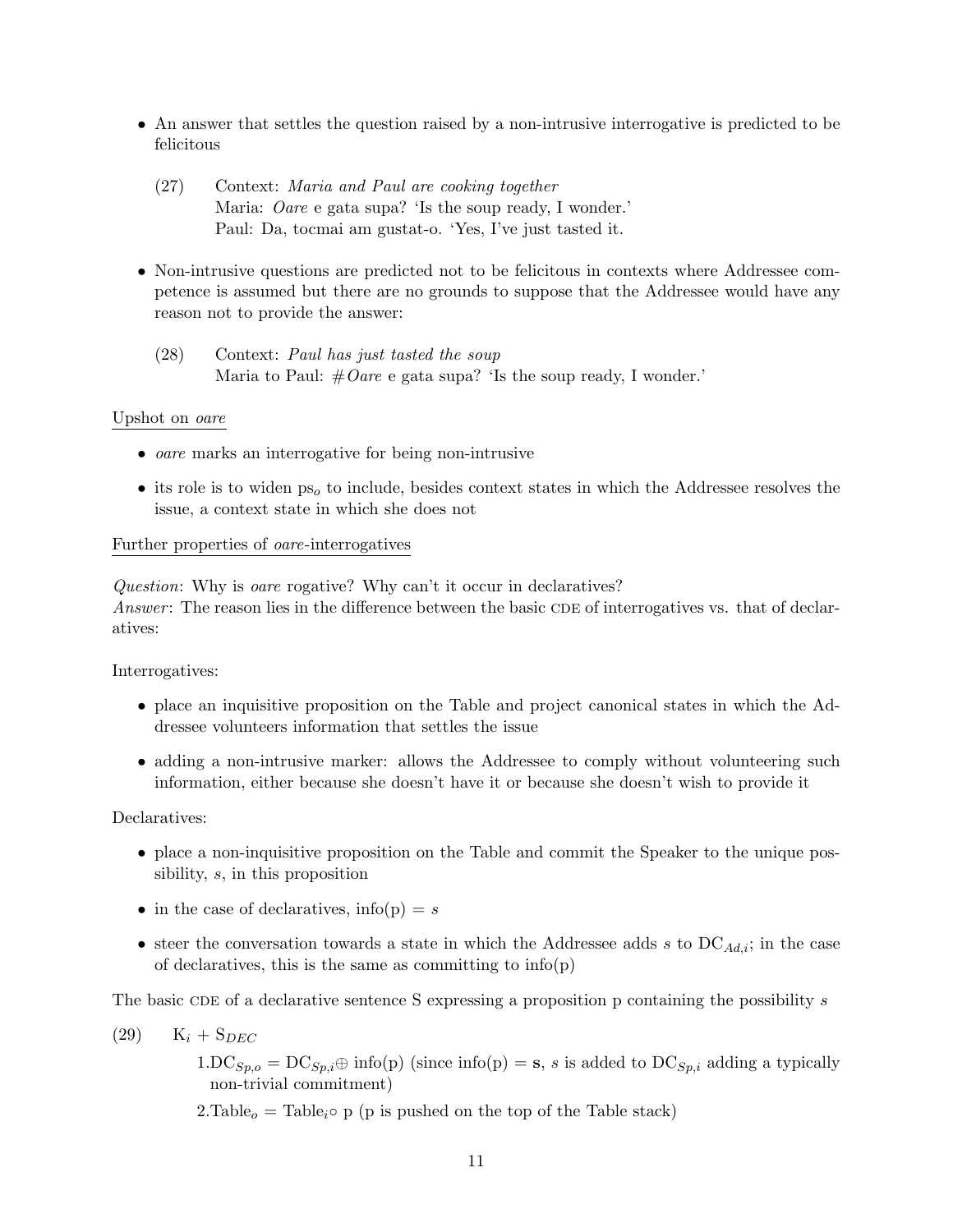$3.p_{50} = ps_i \oplus p$  (since p contains a single possibility, the conversation projects a future state in which the Addressee shares the Speaker's commitment by adding s to  $DC_{Ad,i}$ )

Adding a non-intrusive d-marker to a declarative would be redundant:

- ps<sub>o</sub> of a d-unmarked declarative:  $\{DC_{Ad,i} \oplus s\}$
- ps<sub>o</sub> of a *oare*-marked declarative:  $\{DC_{Ad,i} \oplus s, DC_{Ad,i} \oplus \text{info}(p)\}\$
- the contribution of oare is redundant in the case of declaratives because for a declarative sentence p containing the possibility s, info(p) =  $s^5$  $s^5$

Question: Why are non-intrusive markers good with both polar and constituent interrogatives? Answer: Because their CDEs do not manipulate a unique possibility in the proposition they express

- $\bullet$  if the CDEs of a marked form have to manipulate a unique possibility in an interrogative form, such a marker will not be appropriate in a constituent interrogative
- *oare* is sensitive to the informative/inquisitive parameter and therefore it treats all interrogatives as a natural class, contrasting with declaratives

#### Summing up

- The special CDEs of interrogatives marked for being non-intrusive:
	- the addition to the ps of a canonical discourse future in which the Addressee does not resolve the issue raised by the interrogative
- As a result, non-intrusive questions signal the weakening of the Addressee compliance assumption of canonical questions

Question: Should this account be recast in semantic terms? Should we give oare a semantics that interacts with the compositional semantics of the rest of the sentence to give us the right result? Answer: While such an account is possible, it would amount to a paraphrase of what has been proposed above

#### Separating this contribution as a CDE

- captures the non-at issue nature of the contribution of non-intrusive markers
- captures the narrow contextual nature of the contribution of non-intrusive markers: information concerning what the Speaker takes canonical responses to her question to be
- captures the fact that *oare*-interrogatives don't embed freely
	- (30) Paul nu știe dacă (\**oare*) Rodica e aici. 'Paul doesn't know whether oare Rodica is here.'

<span id="page-11-0"></span><sup>&</sup>lt;sup>5</sup>I am grateful to Floris Roelofsen and Scott AnderBois for help with this point.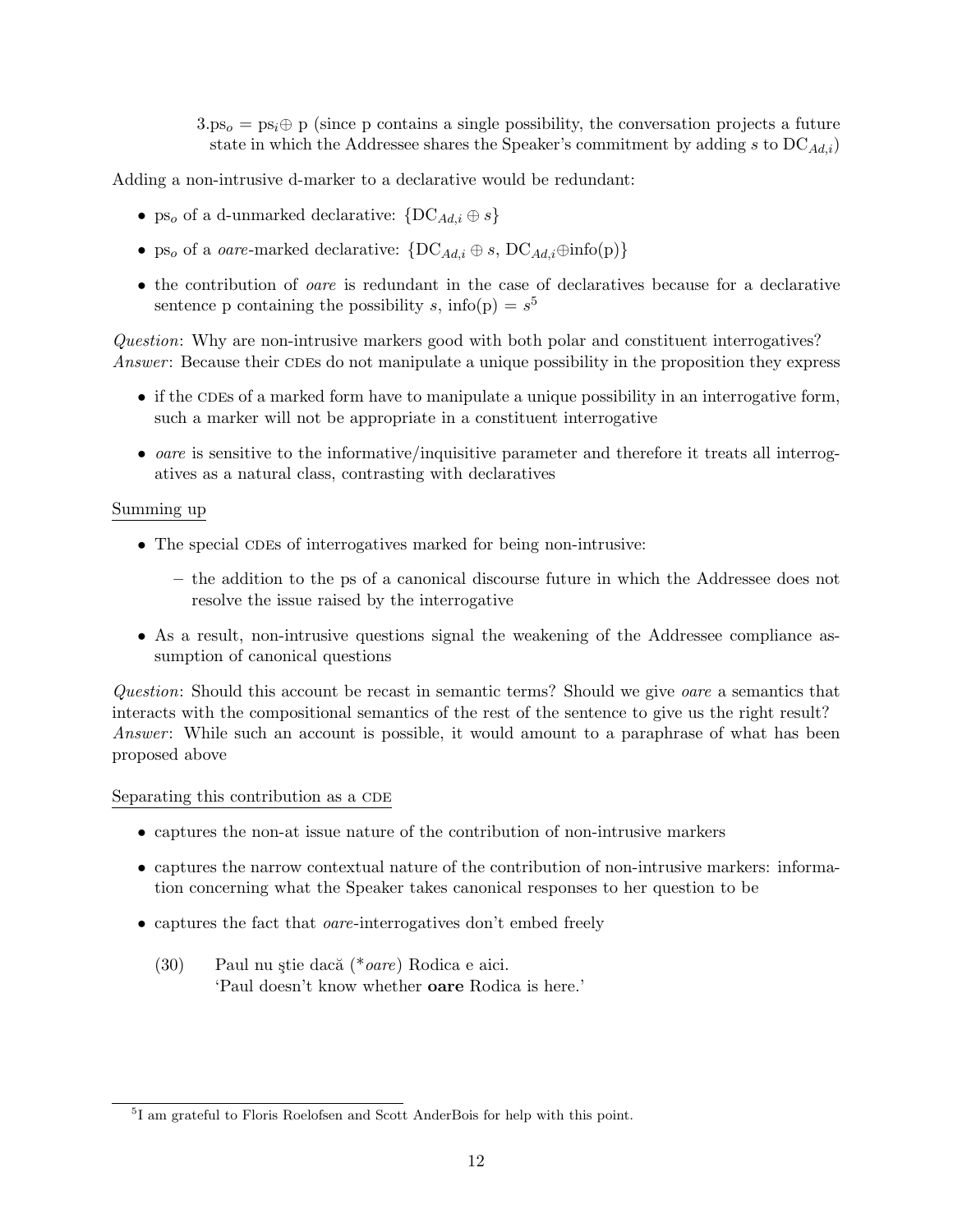## Other non-canonical questions

- Biased questions:
	- d-marked interrogatives whose effect is to weaken the Speaker ignorance assumption by adding a special CDE which signals the Speaker's doxastic partiality towards the highlighted alternative
	- subtypes of biased questions involve subtypes of doxastic partiality
	- bias markers can occur only in polar interrogatives because they manipulate a highlighted state
- tentative questions: weaken Addressee competence assumption; signal the absence of the assumption that the epistemic state of the Addressee permits her to resolve the issue categorically

Tentative questions vs. non-intrusive questions

- tentative questions signal the weakening of Addressee competence not appropriate in contexts that presuppose it
- non-intrusive questions signal the weakening of Addressee compliance may be used in contexts that presuppose Addressee competence

Semantic means of weakening Addressee competence assumption

- in a conversation where what is at issue is where John is, asking May he be in his office? projects canonical futures in which the Addressee makes a weakened commitment to one of the possible resolutions of the issue of where John is (John may be in his office/John may not be in his office)
- $\bullet$  a semantic account that achieves this might well be preferable to one relying on CDEs

Canonical and non- canonical assertions

- $\bullet$  Given the informative semantics of declaratives and their basic CDEs
	- 1. Speaker competence: Speaker commits to s, the unique possibility in p; because default commitments are categorical, this commitment is assumed to be supported by the Speaker's epistemic base
	- 2. Addressee ignorance: under the assumption that mutual information increase is the conversational goal, the Speaker's speech act would be redundant were the Addressee presumed to already know that  $w_a \in s$

Canonical assertions: knowledgeable Speaker informs ignorant Addressee

Non-canonical assertions

- weaken Speaker competence assumption: tentative assertions (various 'epistemic softeners')
- weaken Addressee ignorance assumption: signal that the information is available to the Addressee (ja declaratives in German)